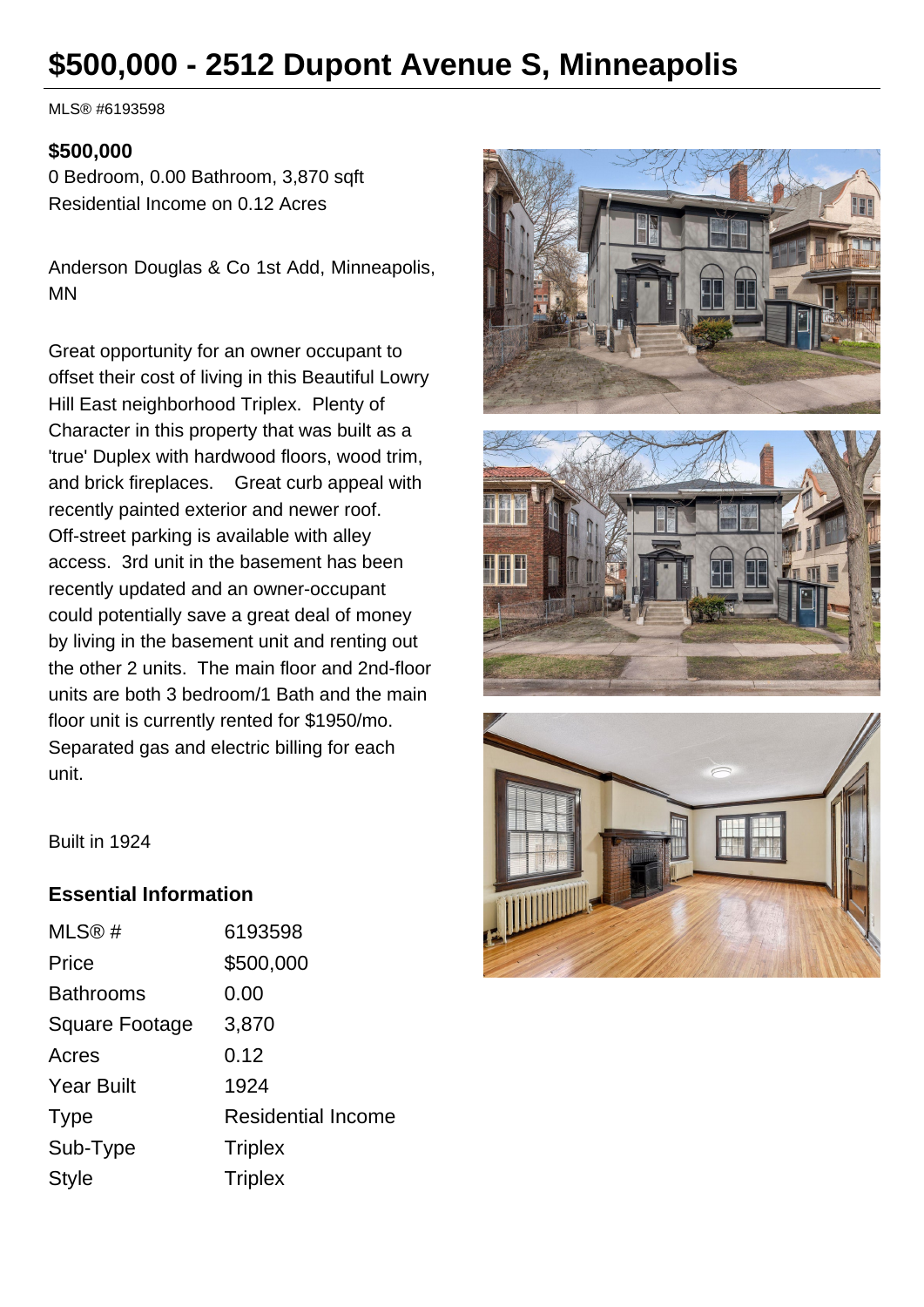## Status **Pending**

# **Community Information**

| <b>Address</b> | 2512 Dupont Avenue S          |
|----------------|-------------------------------|
| Area           | Lowry Hill East               |
| Subdivision    | Anderson Douglas & Co 1st Add |
| City           | <b>Minneapolis</b>            |
| County         | Hennepin                      |
| <b>State</b>   | <b>MN</b>                     |
| Zip Code       | 55405                         |

## **Amenities**

| <b>Amenities</b> | Coin-op Laundry Owned |
|------------------|-----------------------|
| Garages          | Concrete, Asphalt     |

#### **Interior**

Heating **Forced Air** 

### **Exterior**

| Lot Description | Tree Coverage - Light        |
|-----------------|------------------------------|
| Roof            | Asphalt, Age 8 Years or Less |
| Construction    | <b>Stucco</b>                |

# **School Information**

District Minneapolis

# **Additional Information**

| Days on Market | 45                              |
|----------------|---------------------------------|
| Zoning         | <b>Residential-Multi-Family</b> |

# **Listing Details**

Listing Office **EXP Realty** 

"<sup>1</sup> Broker"<br>"I Reciprocity The data relating to real estate for sale on this site comes in part from the Broker Reciprocity program of the Regional Multiple Listing Service of Minnesota, Inc. Real Estate listings held by brokerage firms other than Coldwell Banker Realty are marked with the Broker Reciprocity logo or the Broker Reciprocity house icon and detailed information about them includes the names of the listing brokers. Coldwell Banker Realty is not a Multiple Listing Service MLS, nor does it offer MLS access. This website is a service of Coldwell Banker Realty, a broker Participant of the Regional Multiple Listing Service of Minnesota, Inc.

Information deemed reliable but not guaranteed.

Copyright 2022 Regional Multiple Listing Service of Minnesota, Inc. All rights reserved.